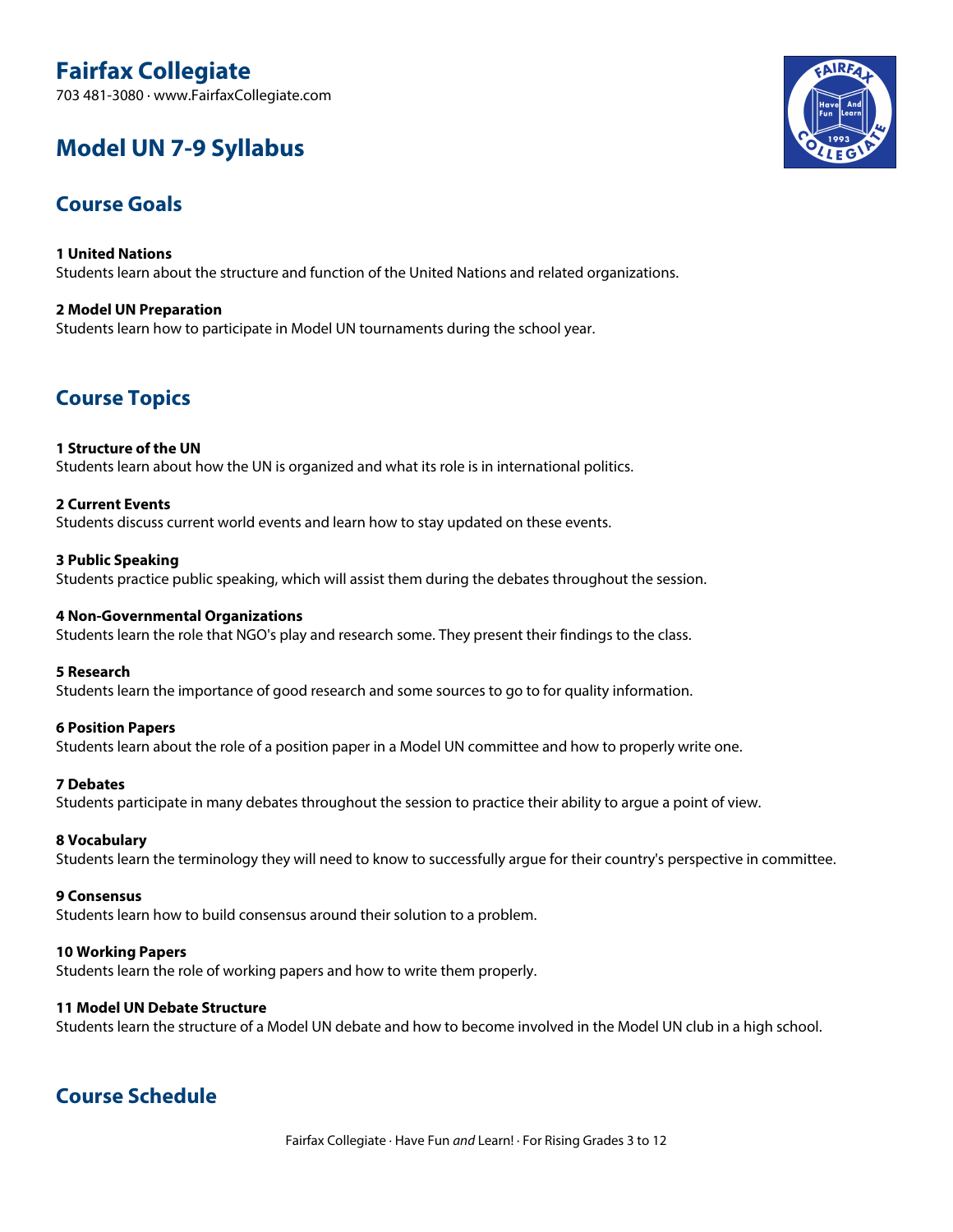# **Day 1**

## **Introduction to the United Nations**

Students receive and overview about the goals and functions of the UN.

#### **Current Event Discussion**

Students share their knowledge on international events, and they learn various sources that can be checked to learn about the news.

### **Public Speaking for a Debate**

Students discuss the qualities of speaking well publicly and practice these in an informal debate.

## **Day 2**

### **Bodies of the United Nations**

Students discuss the main bodies of the UN and the topics they debate about.

#### **Sustainable Development**

Students begin to learn about sustainable development, which the course will focus on.

#### **Vocabulary**

Students begin to learn the terminology that will be necessary for success in upcoming debates.

#### **Debate Exercise 1**

Students use the public speaking skills they have acquired to hold a debate.

# **Day 3**

#### **Non-Governmental Organizations**

Students learn about the role and types of NGO's, research specific ones, and present their findings to the class.

#### **Sustainable Development Issues**

Students brainstorm issues related to sustainable development that they could debate.

#### **Debate Exercise 2**

Students debate a pertinent topic to practice the skills they have learned.

# **Day 4**

#### **Background Guides**

Students learn the role of background guides in a MUN conference.

#### **Research**

Students learn about the type of research that is necessary for Model UN conferences.

#### **Position Papers**

Students learn the purpose and structure of a position paper used in Model UN debates.

#### **Debate Exercise 3**

Students hold another debate to practice the skills they have learned.

## **Day 5**

## **Role Playing**

Students take on various roles and attempt to solve a problem in a way that everyone agrees with.

Fairfax Collegiate · Have Fun *and* Learn! · For Rising Grades 3 to 12